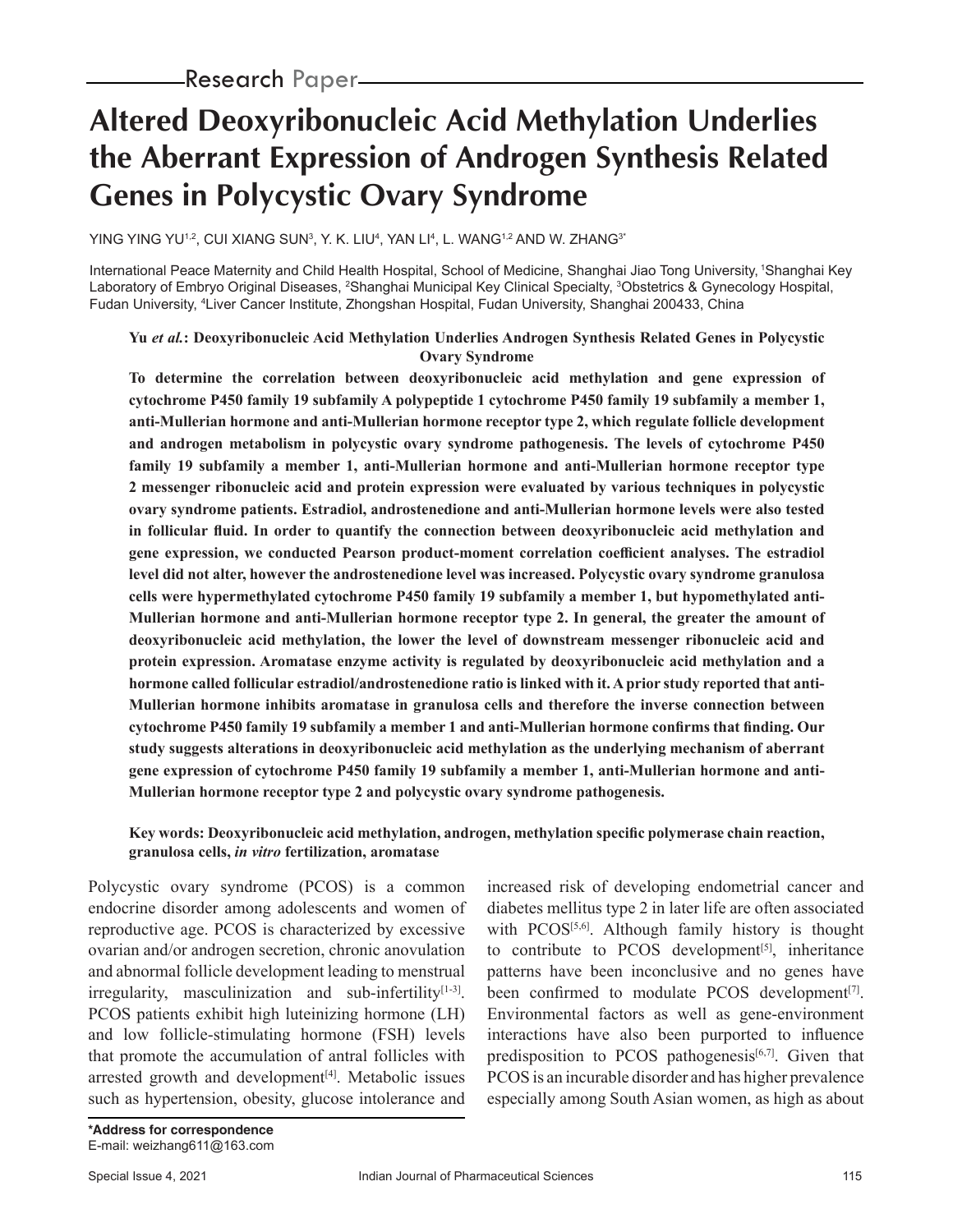50 % $[7]$ ; thus, it is imperative to clarify and elucidate its disease etiology.

As genetic and environmental factors have been implicated in PCOS development, epigenetic dysregulation has been touted as a probable mechanism underlying abnormal changes in the expression of androgen metabolism-related genes and androgen levels[7]. This is supported by a deoxyribonucleic acid (DNA) methylome profiling study by next-generation sequencing, which revealed genes with altered DNA methylation patterns in PCOS<sup>[8]</sup>. Moreover, in an earlier DNA methylome profiling study of PCOS, we identified several genes including cytochrome P450 family 19 subfamily A polypeptide 1 (CYP19A1), anti-Mullerian hormone (AMH) and AMH receptor type 2 (AMHR2) with altered DNA methylation profiles<sup>[9]</sup>. All three genes have been implicated in hyperandrogenism and follicular dysplasia<sup>[10]</sup>.

CYP19A1 encodes the cytochrome P450 aromatase enzyme that regulates androgen metabolism $[2]$ . Specifically, aromatase catalyzes the conversion of androgen (androstenedione (A) and testosterone(T)) to estrogen (estrone and estradiol (E2)) in ovarian granulosa cells upon stimulation by FSH[6]. The increase in E2 level enhances follicle sensitivity to FSH, thereby promoting the growth and development of follicles, enabling oocyte maturation. Suppression of aromatase activity causes androgen accumulation in the follicular fluid (FF) and serum and gives rise to  $PCOS^{[2]}$  and other ovulation disorders<sup>[4]</sup>. In an earlier study on CYP19A1, we showed that the CYP19A1 promoter DNA hypermethylation is associated with downregulation of its gene expression<sup>[11]</sup>. AMH plays important functions in modulating antral follicle maturation and dominant follicle selection<sup>[12]</sup> and oocyte quality<sup>[13]</sup>. Abnormally high AMH and AMHR2 expression in granulosa cells and increased AMH FF and serum levels were found in PCOS patients[14]. Elevated AMH secretion in PCOS reportedly counteracts insulin-induced stimulation of aromatase activity in granulosa cells $[14]$ .

Hence in this study, we determined the correlation of aberrant DNA methylation with the downstream expression of CYP19A1, AMH and AMHR2 genes in PCOS. In ovarian granulosa cells of patients stratified into PCOS and control groups were collected during *in vitro* fertilization (IVF) treatment at the International Peace Maternity and Child Health Hospital, China. We first determined the changes in the DNA methylation patterns of these three genes in PCOS using methylationspecific polymerase chain reaction (MSP). Quantitative polymerase chain reaction (qPCR) and western blotting were used to monitor changes in gene expression levels in PCOS. Finally, the association between the DNA methylation status of these three genes and their corresponding changes in gene expression were determined using Pearson correlation analysis. Basal hormone levels (serum LH/FSH and E2/T, FF, E2/A and AMH) were also compared between PCOS and control groups and their association with DNA methylation status was investigated. Our results suggest aberrant DNA methylation as the mechanism underlying changes in downstream gene expression and consequent PCOS pathogenesis. It may be worth further exploring these three genes as therapeutic targets in PCOS therapy.

# **MATERIALS AND METHODS**

# **Patient selection and grouping:**

Patients who sought fertility treatment at the International Peace Maternity and Child Health Hospital (Shanghai, China) between May 2017 and August 2018 were recruited for the study. Ovarian granulosa cells were collected from 30 PCOS patients and 30 normal patients with tubal or male factor infertility (control) during IVF-embryo transfer (IVF-ET) and were flash frozen in liquid nitrogen for storage for subsequent use. The study protocol was approved by the Ethics Committee of the Obstetrics and Gynecology Hospital of Fudan University (Shanghai, China) and was initiated after obtaining signed informed consent from all participants. Patients in the PCOS and control groups were selected according to the inclusion and exclusion criteria. PCOS diagnosis was based on the revised standards of the American Society of Reproductive Medicine and the Rotterdam criteria<sup>[15]</sup>. Satisfaction of any two of the three criteria constituted a positive PCOS diagnosis and excluded other hyperandrogenic disorders: no ovulation or rare ovulation, clinical and biochemical changes in androgen levels and polycystic ovarian changes.

Participants were excluded based on the following criteria: complications including endometriosis, tumor, diabetes, cardiovascular disease, hypertension and endocrine diseases like hyperthyroidism; abnormal prolactin level, hematuria and liver and kidney function; no obstetrics and gynecology complications; no medical and surgical complications; and no medical history of hormone drugs in the past 3 mo. Given the known influence of age and body mass index (BMI) on DNA methylation level<sup>[3,6,16]</sup>, 1:1 matching of the PCOS group to control group was performed according to age  $(\pm 3 \text{ y})$  and BMI  $(\pm 3 \text{ kg/m}^2)$ .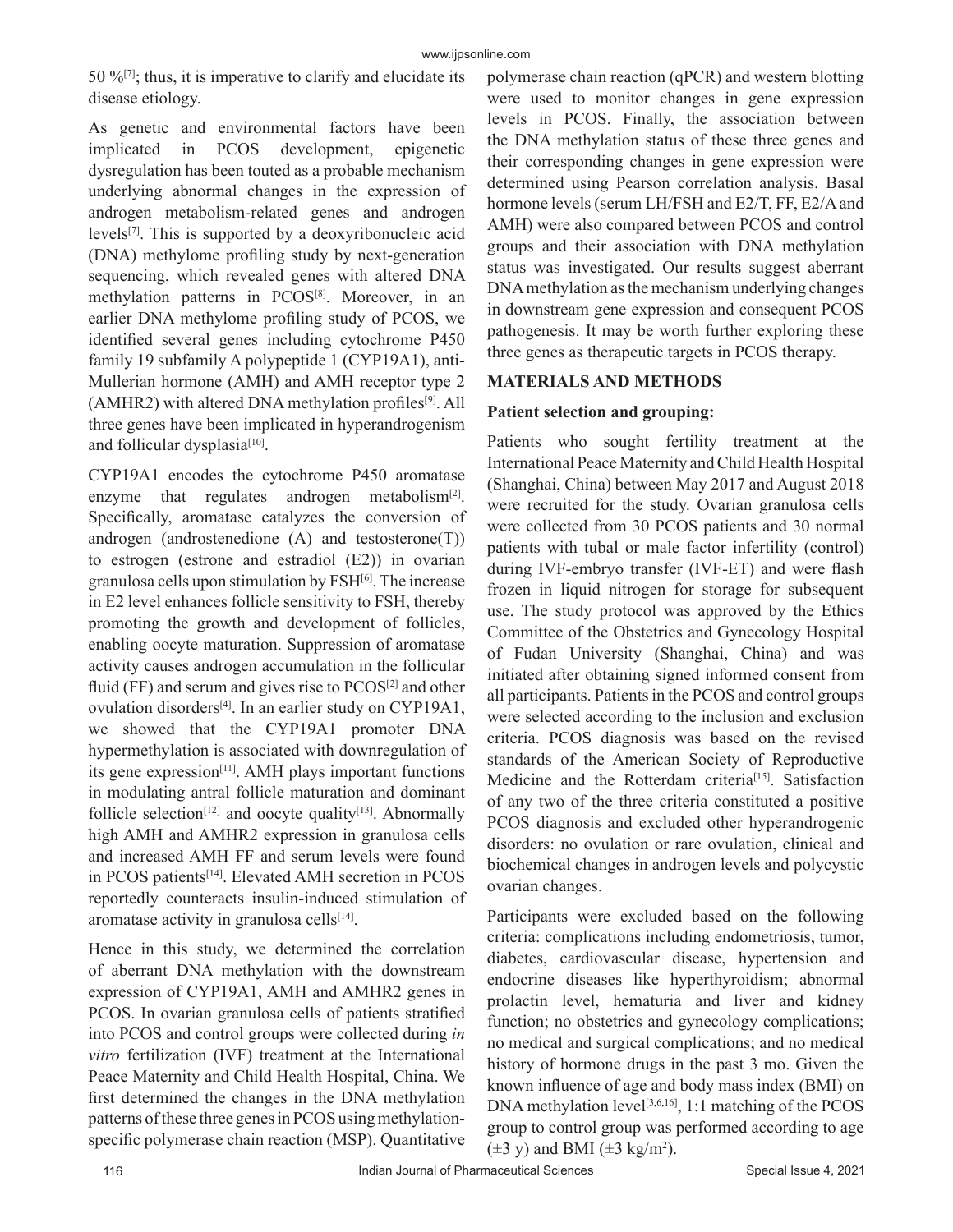Patient information collected included medical history, weight, and height. Ovarian volume and number of follicles were determined from ultrasound examination. Basal hormone (FSH, LH, E2, testosterone, prolactin (PRL), androstenedione and AMH) levels in patient sera were measured using the enzyme-linked immunosorbent assay (ELISA) and E2/T and LH/FSH ratios were calculated. Menstrual blood was collected during the follicular phase on the day of human chorionic gonadotropin (hCG) injection before in IVF-ET, and basal hormone levels (A, AMH, E2, E2/A) in the FF were measured by ELISA.

## **Ovulation induction and oocyte collection:**

Ovulation was stimulated via gonadotropin-releasing hormone agonist (GnRHa)/Gn/hCG injection and ovarian granulosa cells, and FF was collected as previously described<sup>[7]</sup>. Intradermal injection of GnRHa (dafilin; 0.1 mg/d) was given for pituitary desensitization during the mid-luteal phase  $(\sim 20<sup>th</sup>$  d of menstruation) of the menstrual cycle before the ovulation cycle. In the next menstrual cycle, gonadotropin (Gn) was given from 2-3 d to stimulate ovulation. Transvaginal ultrasound scan of the ovaries was used to monitor antral follicular development and Gn was discontinued when the average diameter of 2-3 follicles reached 18±2 mm indicating mature follicles. Intramuscular injection of 10 000 IU hCG was immediately performed when follicles were mature during IVF-ET and oocyte retrieval (collection of ovarian granulosa cells and FF) was performed on the same day under the guidance of vaginal ultrasound 34-36 h later.

# **Isolation of granulosa cells:**

FF was first separated from egg cells by centrifugation at 2000 rpm for 10 min at room temperature. EDTA and phosphate-buffered saline (PBS) were added to obtain cell suspensions  $(1\times10^8 \text{ ml})$ . Ficoll solution (GE Healthcare, Chicago, IL, USA) was slowly added to cell suspensions at a 1:1 volume ratio for lymphocyte separation before centrifugation at 1500 rpm for 15 min. The white granulosa cell layer was aspirated, rinsed with PBS and centrifuged to get rid of any remaining Ficoll solution. Red blood cell lysate was added to the cell pellet at a 1:3 volume ratio and the mixture was gently inverted and mixed for 1 min before letting it stand at room temperature for 10 min. Then the mixture was centrifuged at 5000 rpm for 1 min and the granulosa cells obtained were used for subsequent experiments.

# **Measurement of hormone levels by ELISA:**

E2, A and AMH hormone levels in FF were measured

using E2 and A ELISA kits (Cusabio, Hubei, China) and the AMH ELISA Kit (Yanyu Chemical Reagent Co. Ltd., Shanghai, China) according to the manufacturer's instructions. The optical density of each well was measured sequentially with a microplate reader at a wavelength of 450 nm.

# **Methylation-specific polymerase chain reaction:**

Genomic DNA of granulosa cells was extracted using the DNeasy Blood & Tissue Kit (Qiagen, Hilden, Germany) according to the manufacturer's instructions. Bisulfite modification of genomic DNA was performed using the EZ DNA Methylation-GoldTM Kit according to the manufacturer's instructions (Zymo Research, Irvine, CA, USA). Next, bisulfite-treated genomic DNA was amplified using MSP primers designed using Methyl Primer Express v1.0 and synthesized by Shanghai Shengong Technology Service Co., Ltd. (Shanghai, China). The primer sequences are shown in Table S1. MSP was performed using the following conditions: denaturation at 95° for 5 min, denaturation at 94° for 45 s, annealing at a gradient temperature of 65° to 50° for 45 s (2° temperature decrease every 3 cycles), extension at 72° for 45 s, cycle reaction for 35 cycles, extension at 72° for 7 min. PCR products were analyzed on a 2 % agarose gel. Lymphocyte genomic DNA from peripheral blood that had been treated with SssI-CpG-methylase (NEB, Cambridge, UK) before MSP was used as the positive control, whereas sulfitetreated genomic DNA for the negative control was not treated with SssI-CpG-methylase. Semi-quantitative assessment of the extent of methylation was scored using this formula: relative methylation level=gray value of methylated band (M)/(gray value of methylated band (M)+gray value of unmethylated band (U)).

# **Total ribonucleic acid extraction and quantitative polymerase chain reaction:**

Total RNA was extracted from granulosa cells using Trizol reagent (Invitrogen, Carlsbad, CA, USA) and the RNA concentration was measured. Reverse transcription to cDNA was performed using the RT-PCR kit (Invitrogen) according to the manufacturer's instructions. PCR primers were designed by Primer Express 2.0 design and synthesized by Shanghai Shenggong Technical Service Company (Shanghai, China). The primer sequences used were as follows: CYP19A1: for, 5'- GCTGGAAATGATCTTTACCCCA -3', rev, 5'- TGTAGCCTGGTTCTCTGGTGTG -3'; AMH: for, 5'-GACAGCAATGGCAGCAGCTC -3', rev, 5'-CTCCTGGAACCTCAGCGAGG -3'; AMHR2: for, 5'-TCCGATTTATCACTGCCAGCC -3', rev,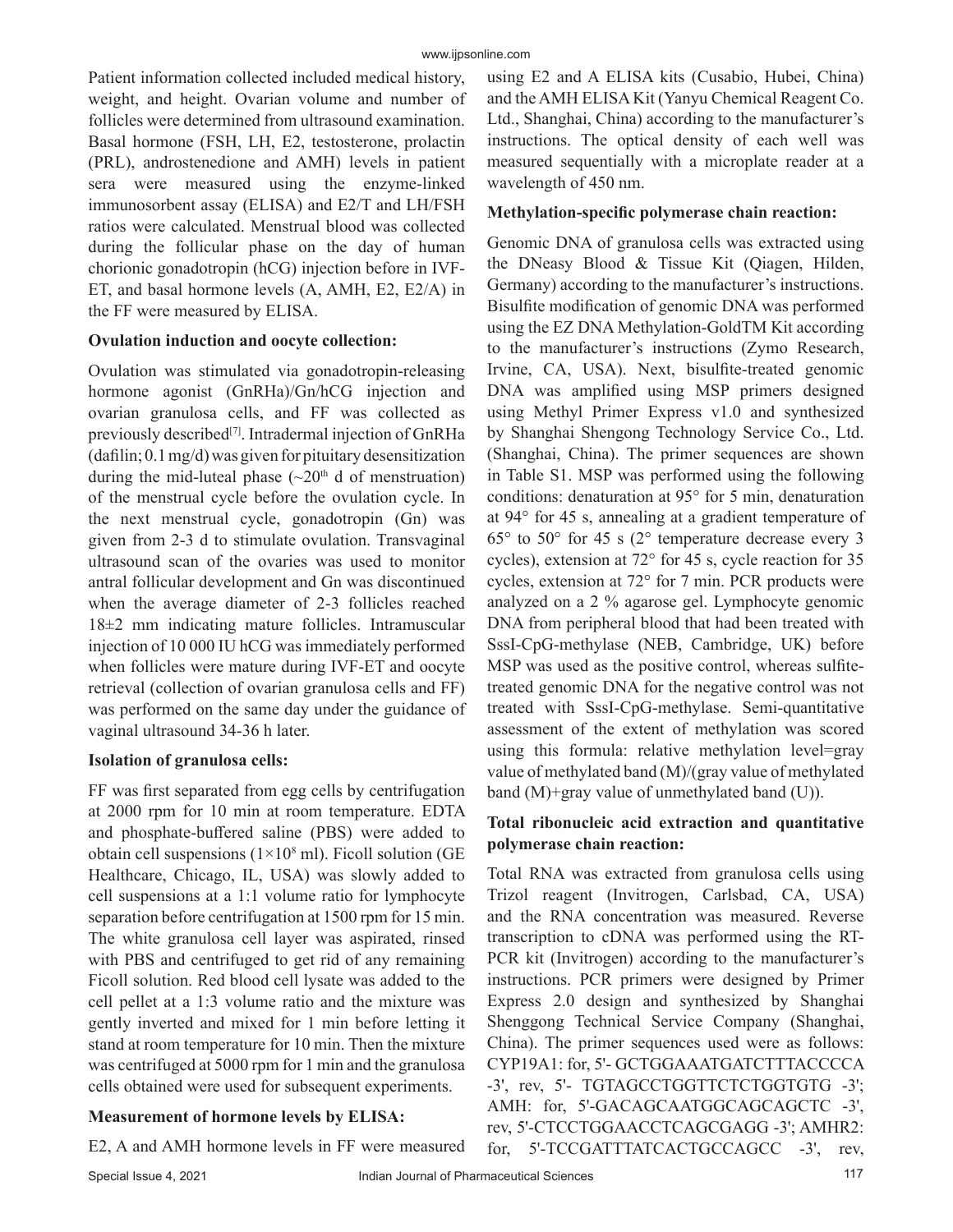5'-TCCATCTTCCCGAATGAGCAC -3'. The qPCR reaction was performed using the SYBR Green Real-Time PCR kit (Qiagen) according to the manufacturer's instructions. The conditions used for qPCR were as follows: 94° pre-denaturation for 5 min; 35 cycles (94°, denaturation for 30 s, 60°, annealing for 30 s, 72°, extension for 30 s); 72°, extension for 10 min and 4° incubation. GAPDH was used as an internal reference control. Relative quantitative analysis was performed using the  $2^{-\Delta\Delta Ct}$  method.

#### **Western blot analysis:**

Total protein was extracted from granulosa cell lysates as previously described. Briefly, total protein was isolated using RIPA lysis buffer (Shenneng Bocai Biotechnology) and protein concentration was determined using the BCA assay. Next, proteins were separated by sodium dodecyl sulfate-polyacrylamide gel electrophoresis and transferred onto a polyvinylidene fluoride membrane before being probed with primary antibodies against CYPR19A1 (1:200, sc374176; Santa Cruz Biotechnology, Dallas, TX, USA), AMH (1:200, cat. no. MAB1737; R&D Systems, Minneapolis, MN, USA) or AMHR2 (1:200, cat. no. 4749-MR; R&D Systems) overnight at 4°. Subsequently, the membrane was incubated with horseradish peroxidase-labeled secondary antibody (1:2000; Santa Cruz) at room temperature for 1 h. β-actin (Sigma, St. Louis, MO, USA) was used as the internal reference control. A two-color infrared laser scanning imaging system was used for band visualization, and band intensities were determined using Image Pro-Plus 3.0.1 software (Media Cybernetics, Silver Spring, MD, USA).

#### **Statistical analysis:**

Statistical analysis was performed using statistical package for the social sciences (SPSS) v16.0 software (SPSS Inc., Chicago, IL, USA). The mRNA level of the target gene relative to the internal reference gene GAPDH is expressed as the median (minimummaximum) and the relative methylation level of the gene promoter region and relative protein level are expressed as the mean±standard deviation (SD). Student's paired t-test or t-test was applied for data analysis assuming a normal distribution for comparing between the PCOS and control groups. Pearson correlation analysis was performed to determine the correlation between examined parameters. p<0.05 was considered statistically significant.

#### **RESULTS AND DISCUSSION**

PCOS patients had a significantly higher LH/FSH

ratio  $(p<0.01$ ; Table S2) and ovarian volume but significantly lower E2/T level  $(p<0.01)$ . No significant difference was observed for age, BMI, FSH, E2 and PRL indicators between the PCOS and control groups (Table S2). Elevated A and AMH levels (p<0.05; Table S3) and lower E2/A level  $(p<0.05)$  in the FF were observed for the PCOS group. No significant difference in FF E2 level between the two groups was observed (Table S3).

We performed MSP to determine the DNA methylation profiles of CYP19A1, AMH, and AMHR2 genes for both PCOS and control groups. Hypermethylation of CYP19A1 gene promoter (PCOS *vs.* control: 0.58±0.04 % *vs.* 0.30±0.12 %; n=30; p<0.001) and hypomethylation of AMH and AMHR2 gene promoters were observed in PCOS granulosa cells compared with the control group (PCOS *vs.* control: AMH: 0.47±0.10 % *vs.* 0.53±0.09 %, AMHR2: 0.55±0.16 % *vs.* 0.63 $\pm$ 0.14; n=30; p<0.05; Table 1 and fig. 1). As DNA methylation suppresses gene transcriptional activity, these observations indicate that the hypermethylated CYP19A1 gene lead to reduced gene transcription, whereas the hypomethylated AMH and AMHR2 genes enable increased transcriptional activity.



**Fig. 1: A) Agarose gel images and B) histograms of relative DNA methylation levels determined using MSP of the proximal promoter regions of CYP19A1, AMH, AMHR2 genes in ovarian granulosa cells for the control and PCOS groups. The relative DNA methylation level was calculated using the following formula: Percentage methylation=intensity of the methylated bands/intensity of methylated and unmethylated bands. Data are presented as the percentage of methylated CpG dinucleotides, as the mean±SD. Student's t-test was performed for the data obtained from two independent experiments. n=30/group; \*p<0.05. M, methylated paternal allele; U, unmethylated maternal allele; M.SssI: positive methylation control; P1, P2 two randomly selected samples in the PCOS group; C1, C2 two randomly selected samples in the control group**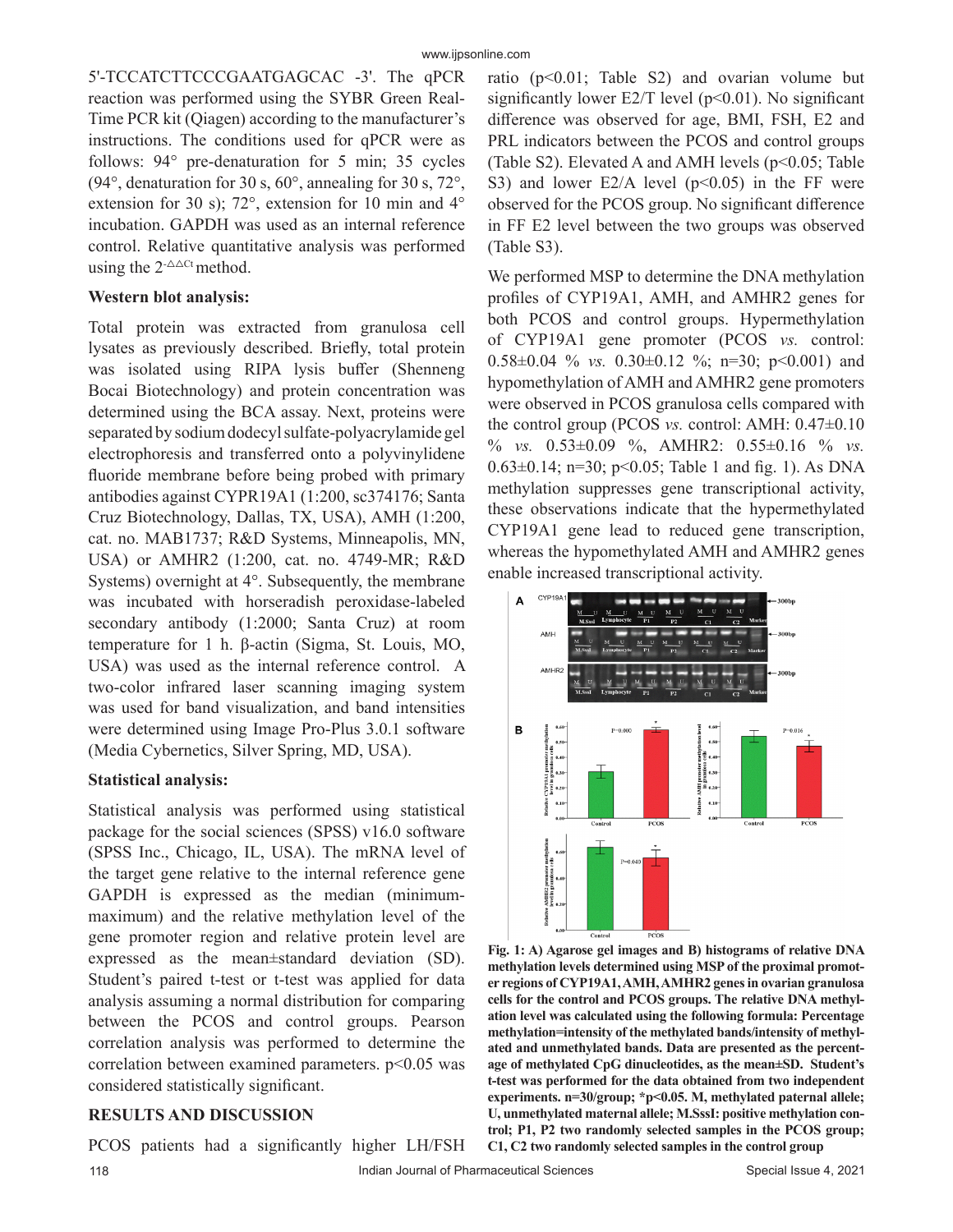## **TABLE 1: RELATIVE DNA METHYLATION LEVEL OF CYP19A1, AMH, AMHR2 GENES IN OVARIAN GRANULOSA CELLS BY MSP**

| $(n=30)$        | Control group<br>$(n=30)$ | р          |
|-----------------|---------------------------|------------|
| (mean±SD)       | (mean±SD)                 |            |
| $0.58 + 0.04$   | $0.30+0.12$               | $0.000**$  |
| $0.47+0.10$     | $0.53 \pm 0.09$           | $0.016*$   |
| $0.55 \pm 0.16$ | $0.63 \pm 0.14$           | $0.040*$   |
|                 |                           | PCOS group |

\*p<0.05, \*\*p<0.001

To confirm the expression of the three genes from the MSP analyses, we examined the expression of these three genes at the mRNA and protein levels using qPCR and western blot analyses, respectively. Upregulated AMH and AMHR2 mRNA levels  $(p<0.001)$  and downregulated CYP19A1 mRNA level (p<0.001; Table 2 and fig. 2) were observed in the granulosa cells using qPCR.

Indeed, the qPCR results were consistent with our observations from MSP analysis and supported our conclusions. Similarly, western blot analyses revealed elevated AMH and AMHR2 protein levels ( $p<0.05$ ; Table 3 and fig. 3) and downregulated CYP19A1 protein expression  $(p<0.05)$ .



**Fig. 2: Box plots of the relative mRNA levels of CYP19A1, AMH, AMHR2 genes in ovarian granulosa cells for the control and PCOS groups measured by qPCR analysis. Data normalized against GAPDH are presented as the mean±SD. Student's t-test was performed for the data obtained from three independent experiments per gene per group. n=30/group; \*p<0.05.**

### **TABLE 2: RELATIVE MRNA LEVELS OF CYP19A1, AMH, AMHR2 GENES IN OVARIAN GRANULOSA CELLS**

| <b>Relative</b><br><b>mRNA</b> | Control group<br>PCOS group (n=30)<br>$(n=30)$ |                         | р         |
|--------------------------------|------------------------------------------------|-------------------------|-----------|
| level                          | Median (min-max) Median (min-max)              |                         |           |
| CYP19A1                        | $0.32(0.13-0.51)$                              | $0.54(0.29-0.78)$       | $0.000**$ |
| <b>AMH</b>                     | $0.02$ $(0.03 - 0.04)$                         | $0.01$ $(0.002 - 0.02)$ | $0.000**$ |
| AMHR <sub>2</sub>              | $0.25(0.19-0.31)$                              | $0.16(0.11-0.2)$        | $0.000**$ |

\*p<0.05, \*\*p<0.00



**Fig. 3: A) Representative western blot images and B) box plots of CYP19A1, AMH, AMHR2 protein levels in ovarian granulosa cells for the control and PCOS groups. The relative band intensities from densitometric analysis normalized against β-actin were expressed in arbitrary optical density units. Student's t-test statistical was performed for the data obtained from four independent experiments. n=30/group; \*p<0.05. P1, P2, P3, P4, four randomly selected samples in the PCOS group; C1, C2, C3, C4 four randomly selected samples in the control group.**

**TABLE 3: RELATIVE PROTEIN LEVELS OF CYP19A1, AMH, AMHR2 IN OVARIAN GRANULOSA CELLS**

| <b>Relative</b><br>protein level | $(n=16)$<br>(mean±SD) | PCOS group Control group<br>$(n=16)$<br>(mean±SD) | р        |
|----------------------------------|-----------------------|---------------------------------------------------|----------|
| CYP19A1                          | $0.41 \pm 0.06$       | $0.60 \pm 0.04$                                   | $0.002*$ |
| AMH                              | $0.24 \pm 0.04$       | $0.06 \pm 0.01$                                   | $0.005*$ |
| AMHR <sub>2</sub>                | $0.22 \pm 0.05$       | $0.09 + 0.01$                                     | $0.012*$ |
| *p<0.05                          |                       |                                                   |          |

Pearson correlation analysis revealed a negative correlation between CYP19A1 ( $\gamma$ =-0.442; p=0.001), AMH  $(\gamma=0.284; p=0.028)$ , AMHR2  $(\gamma=0.287;$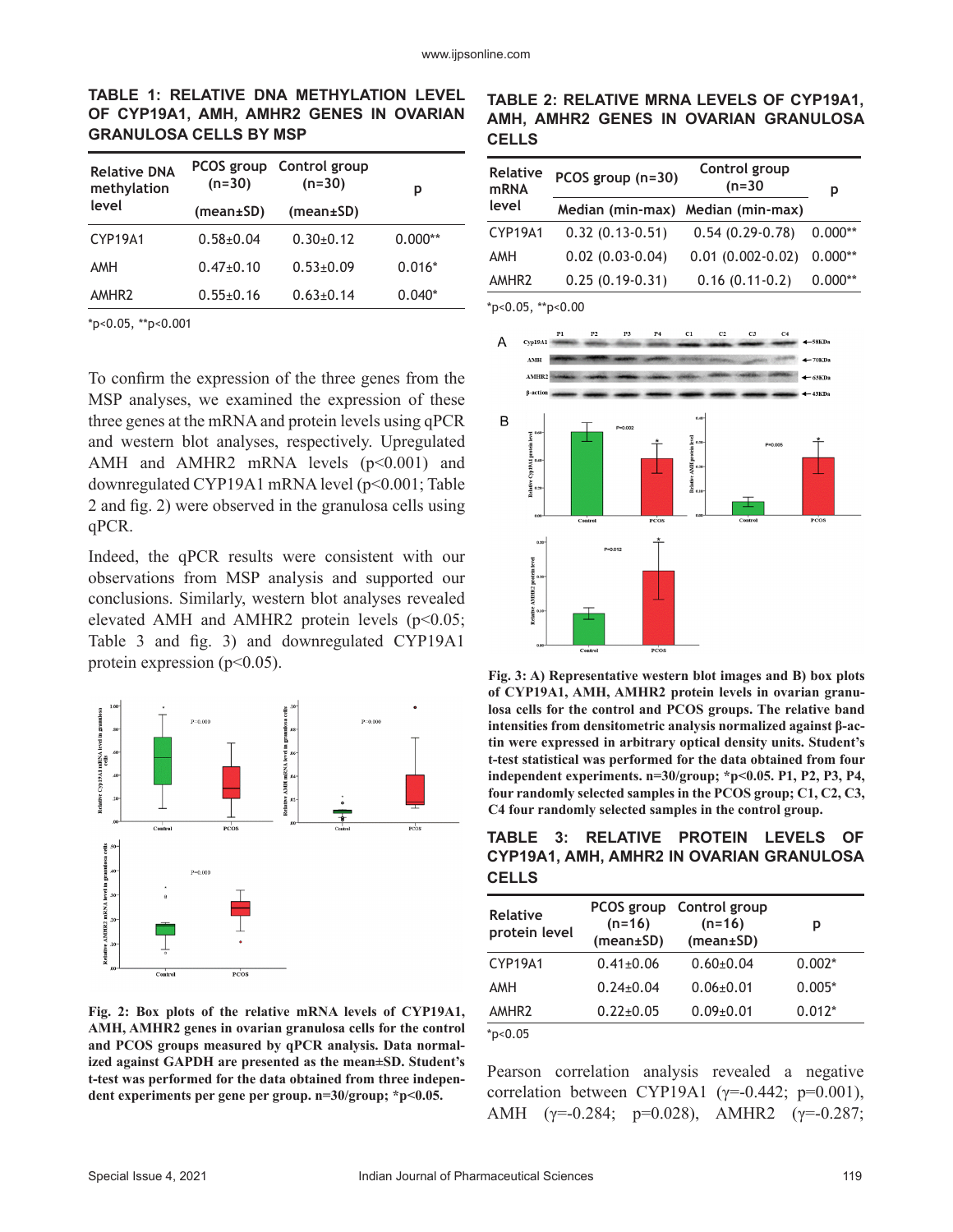p=0.0286) promoter DNA methylation status and their downstream gene expression in PCOS granulosa cells (p<0.05; fig. 4A-fig. 4C), wherein high DNA methylation level was associated with low enzyme expression level. CYP19A1 DNA methylation status was negatively correlated with the FF E2/A ratio ( $\gamma$ =- $0.389$ ; p= $0.002$ ; fig. 4D).



**Fig. 4: Scatterplots showing the association between respective DNA methylation levels and mRNA levels of A) CYP19A1, B) AMH, C) AMHR2 genes and the association between D) E2/A level in FF and relative CYP19A1 promoter DNA methylation level in the PCOS and control groups. Pearson correlation analysis was performed to determine the correlation between examined parameters in the PCOS and control groups.**

Hyperandrogenism and chronic anovulation are two important pathological changes of PCOS<sup>[4]</sup>. Given the roles of CYP19A1, AMH, and AMHR2 in follicle development and androgen metabolism, we first clarified their DNA methylation status in PCOS patients who underwent IVF treatment using MSP. We observed hypermethylation of CYP19A1 and hypomethylation of AMH and AMHR2 genes in PCOS ovarian granulosa cells. These results indicate the importance of DNA methylation of genes related to androgen anabolism and follicular development in PCOS development. Given that DNA methylation silences gene transcription, we noted downregulation of CYP19A1 mRNA and protein levels, consistent with the observed CYP19A1 DNA hypermethylation. Pearson correlation analysis confirms the negative correlation between DNA hypermethylation and expression of CYP19A1, confirming our previous results in ovarian tissue<sup>[11]</sup>. Similarly, hypomethylation of AMH and AMHR2 genes translated to upregulation of their mRNA and protein expression in PCOS. Pearson correlation analyses confirmed the negative correlation between gene expression and DNA methylation status for AMH and AMHR2. Thus, our results suggest that aberrant gene methylation underlies

the abnormal expression of CYP19A1, AMH and AMHR2 in PCOS granulosa cells. Increased AMH and AMHR2 expression was consistent with the observed increase in FF AMH level in PCOS patients, suggesting that there is increased AMH secretion from granulosa cells of PCOS patients. The elevated AMH level observed in our study is in accordance with the results from other studies<sup>[3,16]</sup>. Given the physiological roles of AMH binding to AMHR2, upregulation of AMH and AMHR2 expression in PCOS granulosa cells support their synergistic cooperation in promoting abnormal follicular growth and development and consequent PCOS follicular developmental disorders.

The higher LH/FSH level in PCOS patients observed in this study promotes anovulation in PCOS and supports previous findings<sup>[17]</sup>. We observed no significant change in E2 level in the PCOS group, likely due to the conversion to estrogen in the presence of elevated androgen levels. The E2/T and E2/A ratios, which are established indicators of P450 aromatase activity, were lower in the PCOS group due to elevated T and A levels, indicating low aromatase activity. The negative correlation between CYP19A1 DNA methylation level and follicular E2/A ratio suggests that CYP19A1 DNA methylation inhibits aromatase activity and increases A synthesis in the ovary, supporting the role of DNA methylation in regulating androgen metabolism.

The inverse correlation between AMH and CYP19A1 gene expression in this study indicates the inhibitory role of AMH in aromatase activity in granulosa cells. Indeed, AMH inhibits aromatase activity and contributes to PCOS pathogenesis $[1,14,18]$ . AMHmediated inhibition of aromatase may occur via FSH inhibition, which could impact antral follicle growth and differentiation<sup>[19,20]</sup>. Further research is warranted to clarify the exact mechanism of AMH modulation of aromatase activity and consequently antral follicular maturation and oocyte quality. Pearson correlation analysis revealed that FF AMH level is not correlated with relative AMH promoter DNA methylation level in ovarian granulosa cells (data not shown). This appears to contradict our results of the correlation between AMH DNA hypomethylation and elevated AMH mRNA and protein levels. AMH production varies over the menstrual cycle, with relatively high secretion by the granulosa cells of preantral and small antral follicles during the antral stage and tapering off after the dominant follicle has been selected<sup>[12]</sup>. Because we used mature follicles in this study, AMH level may be relatively lower in this study. Moreover, a myriad of